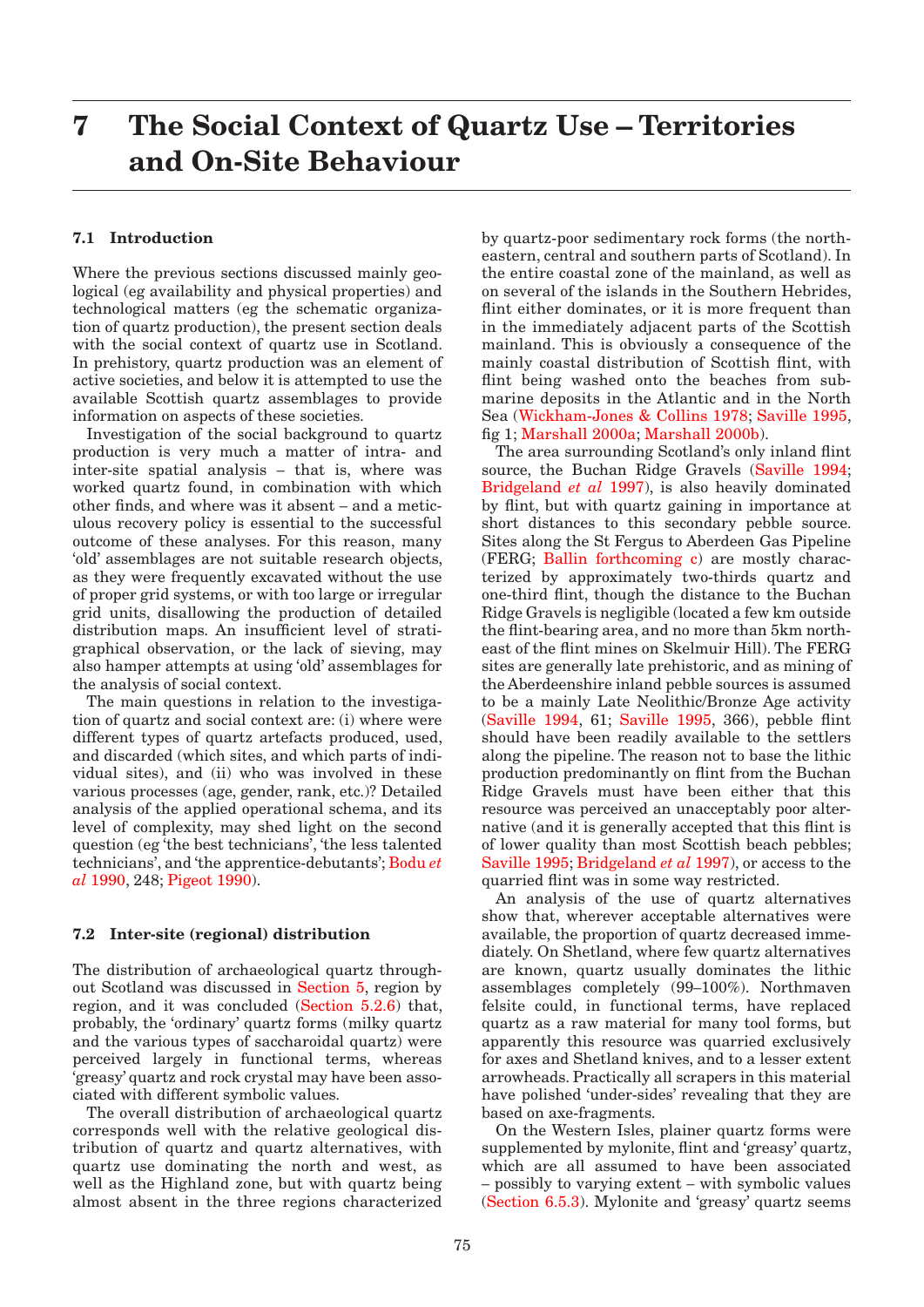to have been mainly employed in the production of arrowheads (though mylonite seems to have had a slightly broader use-range), possibly as a means of group identification (cf Wiessner 1983), whereas flint may have been highly appreciated as a relatively rare resource, but probably used more widely as a raw material providing regular durable tool edges.

In the Southern Hebrides and western mainland Scotland, the situation was roughly the same as in the Western Isles, but different quartz alternatives were available. Where flint was present, it replaced quartz, and if the resources of flint were rich enough, as on Islay (McCullagh 1989; Marshall 2000a; Marshall 2000b), they replaced quartz completely. Other local quartz alternatives were Rhum bloodstone, Staffin baked mudstone and Arran pitchstone. Apart from Arran pitchstone, which appears to have been particularly valued by prehistoric people in Scotland, and which is characterized by a complex distribution pattern [Zone I: Arran (local: general use of pitchstone through all periods); Zone II: the adjacent parts of the Scottish mainland (regional: pitchstone is occasionally a dominating raw material, but mostly it is a minority resource/ mainly Early Neolithic); and Zone III: the remaining parts of Scotland (exotic: individual pieces/mainly Early Neolithic], most quartz alternatives seem to have roughly equal distribution patterns, with exchange networks spanning *c* 70–100km from centre to periphery.

The author believes that the use of these materials was driven partly by functional considerations, but also to an extent by stylistic considerations, in the sense that ownership of objects in these materials identified the bearer as belonging to a particular social group, or a larger alliance of groups (Gould 1980; Clemmer 1990). As touched upon in Section 6, the distribution of 'greasy' quartz bears some resemblance to the distribution of pitchstone, in the sense that the area immediately around the likely sources is characterized by general use of the resource, whereas the use of it becomes increasingly exclusive, in typological terms, with growing distance to the sources.

Only three quartz-bearing sites are known from the various parts of the Highlands, making it almost impossible to draw general conclusions on quartz use in these areas. However, assemblages from the Cairngorms mountain ranges and the surroundings of Ben Lawers differ so distinctly, in terms of raw material composition, that one may assume that quartz and flint were valued differently in those areas. In Aberdeenshire, sites along the River Dee, leading into the Cairngorms, are dominated completely by flint use (eg Paterson & Lacaille 1936; Lacaille 1944; Kenworthy 1981), and even in the foothills of the Cairngorms did flint represent the main lithic resource (Ballin 2004a), even though it had to be transported nearly 100km from the pebble deposits by the North Sea. In contrast, the Ben Lawers Mesolithic site (Atkinson *et al* 1997)

is dominated by quartz, with flint representing a minority resource. It seems clear that, along the River Dee, flint was associated with more than functional values, giving sense to long-distance transport of this material, whereas, along the River Tay, flint was 'only' a functional resource, which was replaced, probably gradually, by quartz with growing distance to the North Sea pebble deposits.

The impression of quartz being perceived in prehistory as a largely functional material with few symbolic connotations (albeit used in raw or crushed form as a structural element of burial and ritual monuments; Section 7.3) is supported by the use of quartz in the three sedimentary regions in the north-eastern, central and southern parts of Scotland. As demonstrated by quartz alternatives throughout Scotland, quartz alternatives were frequently exchanged across distances of up to 100km, and in the case of pitchstone much more. However, as shown in Table 18, 'ordinary' quartz does not seem to have been acquired from sources outwith the general site catchment area. At Fordhouse Barrow in Angus, quartz is present through the many layers of the barrow, but it does only make up approximately 8% of the assemblage total. It is thought that this quartz was collected as erratics or river pebbles, originating from primary sources in the Grampian Highlands (Cameron & Stephenson 1985, 21; Ballin forthcoming f), rather than exchanged.

As suggested above, the three quartz forms 'ordinary' quartz (including milky quartz and most saccharoidal quartzes), 'greasy' quartz and rock crystal may have been perceived by prehistoric people as three (or more) different raw materials, with different visual qualities and flaking properties. This proposition is supported by the fact that the three resources are characterized by different distribution patterns, and different patterns of usage. The analysis of the Lewisian quartz forms (Ballin 2004e) and their distribution in relation to prehistoric settlements indicate that 'ordinary' quartz was procured within the limits of traditional catchment areas (radius *c* 10km), and they were used for the production of all tool types; 'ordinary' quartz was not exchanged, and access to the sources was probably in the control of individual families. 'Greasy' quartz may have been procured mainly in the Shieldaig area of Argyll, and if this assumption is correct, it was exchanged across up to 100km; a dual use pattern, with allpurpose use near the source and more selective use away from the source (mainly arrowheads), indicate the existence of two parties – the controlling group at Shieldaig (all-purpose use) and the receiving groups further afield, to whom ownership of artefacts in 'greasy' quartz was mainly emblematic (Wiessner 1983) and indicated their inclusion in a regional alliance. Rock crystal may have found sporadic use throughout Scotland, but the fact that, on Jura, where larger crystals are widely available (Mercer 1968, 20; Ballin 2001b), this highly flakable material was mostly crushed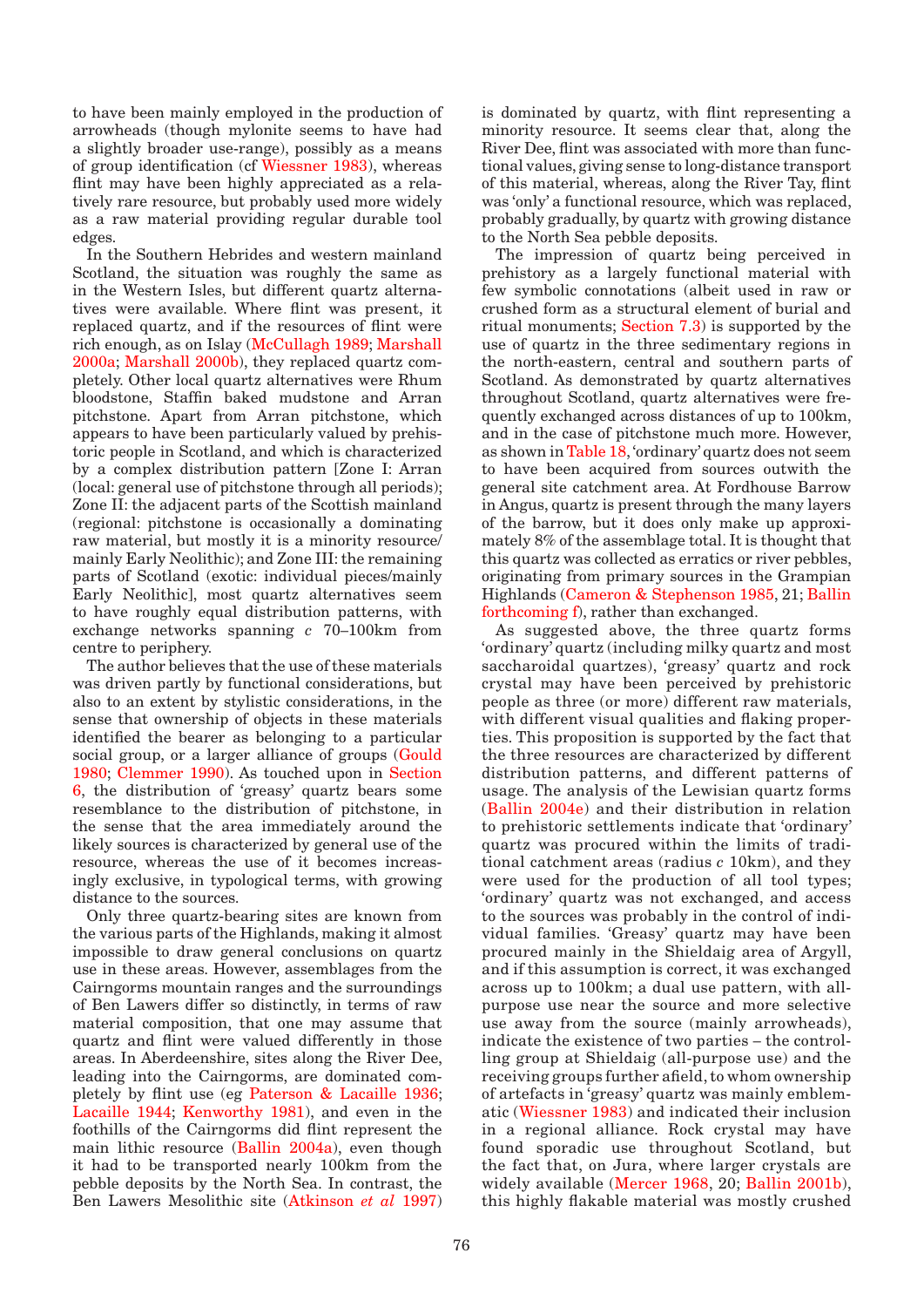between an anvil and a hammerstone, where it could have been used to produce regular, and very impressive, microblades (cf Ballin 1998a, 40); it is possible that the Jura rock crystal was mainly valued for the iridescent (aesthetic?) quality of rock crystal shatter?

# **7.3 Intra-site distribution**

In the present paper approximately a dozen Scottish quartz assemblages are presented and discussed, but only five of these (Bayanne, Dalmore, Scord of Brouster, Cruester and Rosinish) are suitable objects for one or the other form of intra-site distribution analysis. The main background to this unfortunate situation is the fact that most 'old' assemblages were excavated, recorded and/or published in ways not permitting detailed analysis of on-site artefact distribution, mostly due to insufficient or inconsistent gridding (Saville & Ballin 2000, table 1). Amongst the above five assemblages only three were recovered in ways permitting more detailed analysis (Bayanne, Dalmore and Cruester), but as Dalmore was excavated in a stringent traditional grid system, and Bayanne and Cruester with reference to site contexts, the analytical approaches had to be adapted to the individual cases. Below, the main results of the distribution analyses are put forward.

# *7.3.1 Bayanne (Ballin forthcoming j)*

The quartz assemblage from Bayanne on Yell, Shetland, was recovered from a number of cellular structures or houses, sheds, and areas between the houses and sheds. The finds are thought to date mainly to the Later Bronze Age.

# **Premises and data**

The following analysis of site activities and site organization is based on a set of basic principles, inspired by Binford's discussion of settlement organization and site maintenance (ie clearing) strategies (Binford 1976; Binford 1978; Binford 1980; Binford 1983; also Ballin forthcoming j). The main elements of the analysis are:

- The *chip ratio* (chips as a percentage of the debitage total). Because of their small sizes  $( $10 \text{mm}$ ), chips$ were rarely exposed to maintenance (preventive or *post hoc*), and a high chip ratio is therefore a localizing factor for primary production (knapping floors).
- The *average weight of the debitage*. The average weight of an assemblage is often a direct result of the chip ratio, that is, the higher chip ratio, the lower average weight; high average weight is, to some extent, a localizing factor for activity areas

(ie areas where tools were used but not produced), or middens.

- The *flake ratio* (flakes as a percentage of flakes + chunks). The proportion flakes:chunks is interesting, as a preponderance of flakes indicates an activity area where flakes were used without secondary modification, or a cache. A preponderance of chunks may indicate either an area of primary production (ie where the exterior loose quartz was removed ('decortication'), or a midden.
- The *tool ratio* (tools as a percentage of the assemblage total). A high tool ratio indicates either an area for tool production, an activity area, or a midden.
- The *core ratio* (cores as a percentage of the assemblage total). A high core ratio indicates either an open-air knapping area, with the cores usually having a peripheral distribution, or a midden.
- The *presence/absence of preparation flakes*. The presence of preparation flakes usually indicates a knapping area, but if those flakes are relatively large they may have been cleared out in connection with site maintenance, in which case their location may indicate a midden.
- *Composition of the tool group*. If an event or *•*structure is characterized by a high tool ratio, the composition of the tool group may indicate the actual activities.

The interpretation of a specific event or structure depends on the combination of the above elements, as well as the contexts in which they appear (for example, inside/outside house, house type, associations with non-lithic artefact categories, etc).

# **Event 1 (ard marks)**

This event has the most versatile composition of non-debitage; it contains two cores, one arrowhead, eight scrapers, two piercers, two pieces with retouch, and two hammerstones, which were all found in the sondage in the north-east corner of the site. The high average weight of this sub-assemblage and its high tool ratio suggest that this event represents either a multi-purpose activity area or a dump.

# **Event 2 (Structure 4)**

The debitage from this event is mainly refuse from primary production characterized by a high chip ratio and low average weight. The low core ratio suggests that the area constitutes either living quarters or a central, frequently used area of the settlement, from which cores have been cleared out in connection with site maintenance. However, only approximately 50 of 298 pieces are from actual culture layers, the rest are from pits, cuts and drains and may therefore pre-date Structure 4. The majority of those (114 pieces) are from one pit (context 672/673), and it is possible that this is not a post-hole but, for example,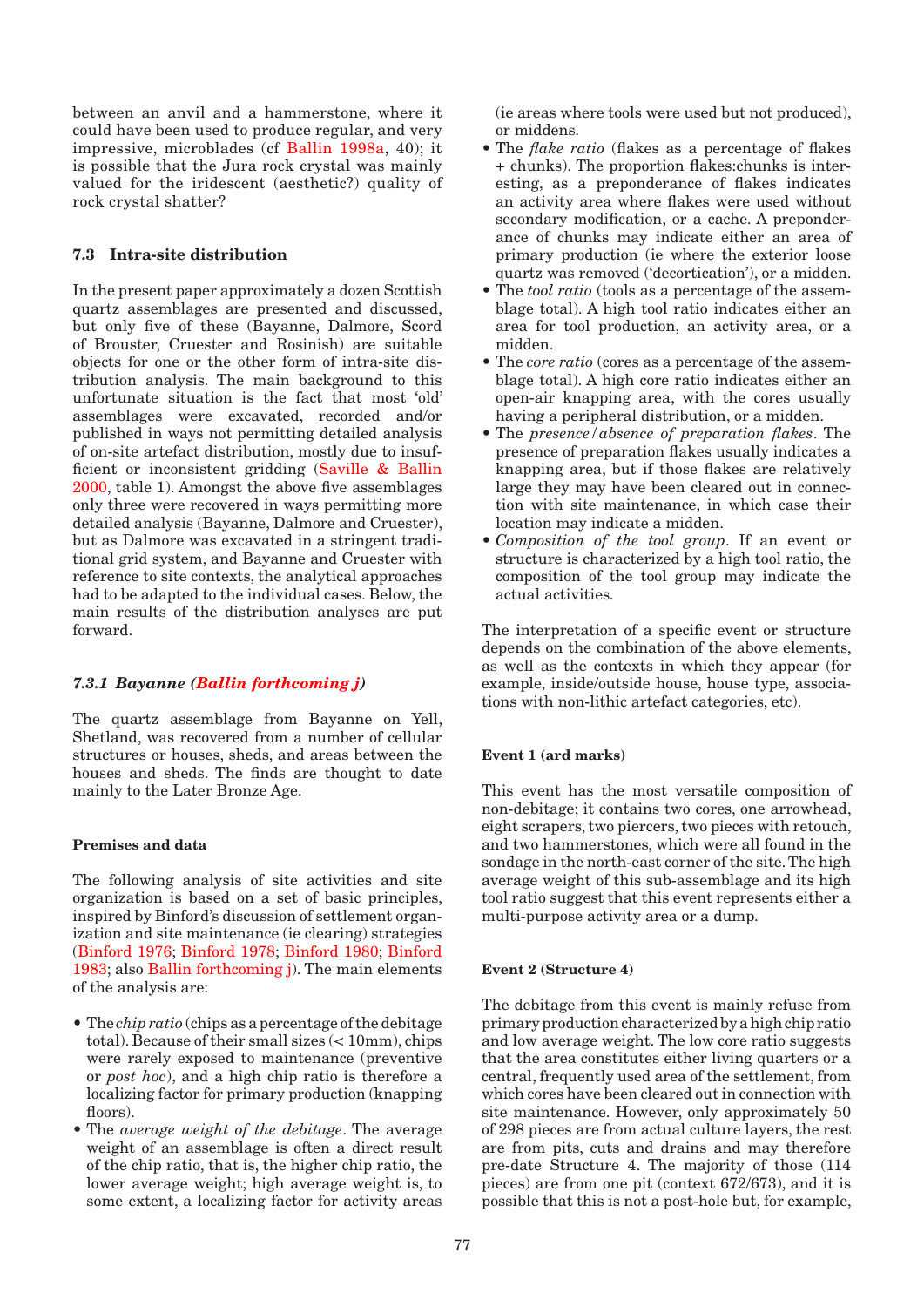a small refuse pit (the debitage from this context may represent a single knapping-event. This could be tested via refitting, although quartz is a complicated raw-material to conjoin). Only three of the seven scrapers from this event are from occupation layers, the remaining four were distributed in pits and cuts.

## **Event 3/4 (habitation of Structure 3)**

The debitage of these events resembles that of Event 2 with high chip ratios and low average weights thus indicating primary production, but again the main bulk of the finds are from pits, drains and wall cores/piers, or from an area southeast of Structure 3. In the case of Event 3, lithic material from culture layers indicate activities in the norh-east corner of the interior, and in the case of Event 4, approximately 100 pieces are associated with occupation layers and indicate activities in the north-west cell and, primarily, the norheast cell (debitage, scrapers and a hammerstone). A number of large plates of vein quartz probably represent stored raw material.

## **Event 5 (midden)**

Very little material was retrieved from this event (75 pieces), but the composition of the finds supports the interpretation of Event 5 as a midden: few chips, high average weight, more chunks than flakes, and discarded tools.

# **Event 6 (Structure 5)**

The high chip ratio, relatively low average weight (medium) and low tool ratio suggests that the activities of Event 6 were limited to primary production. The high flake ratio indicates that some sorting of the debitage took place separating out suitable blanks. The activities associated with this event did not take place within Structure 5 but in the area between Structures 3 and 5. Most probably this is an outdoor knapping floor.

#### **Event 7 (Structure 1)**

High average weight, low flake ratio, high core ratio with medium chip and tool ratios suggest that Event 7 is either an activity area or, more probably, a midden area: all cores and scrapers as well as a hammerstone were found right outside the entrance to Structure 1 indicating the presence of a 'door dump' (Binford 1983, 151). One scraper was retrieved from Bay 2, but the main bulk of the material from within Structure 1 was from beneath or inside walls and piers and probably pre-dates the event. The actual floor of Structure

1 was almost devoid of quartz debris suggesting that either site maintenance was undertaken regularly or quartz production did not take place inside Structure 1.

## **Event 8 (Structure 3 and 5 infill – midden)**

This sub-assemblage has a low chip ratio, high average weight, and high tool and core ratios (44 scrapers, three piercers, three retouched pieces, three hammerstones and 18 cores) confirming the impression of this event being a midden. Event 8 seems to be a spatial continuation of the 'door dump' outside Structure 1. The composition of the subassemblage (Table 28) corresponds closely to that of Event 11 and, to some degree, Event 5 – two other assumed dumps or middens.

#### **Event 9 (Structure 6)**

Event 9 can be divided into two areas: outside and inside Structure 6. A low chip ratio indicates very limited primary production, and medium average weight combined with medium tool and core ratios indicate activity areas. A high flake ratio suggests sorting and possibly caching of suitable blanks, or activities in which flakes were used in an unmodified state, for example as knives.

However, the fact that this event is located on top of the outdoor knapping floor of Event 6, which was also characterized by a high flake ratio and sorting/caching, calls for caution in the interpretation of Event 9. We are either dealing with some degree of spatial continuity of activities from Event 6 to Event 9 or material from Event 6 may have been mixed into the Event 9 sub-assemblage.

#### **Event 10 – insufficient material**

### **Event 11 (abandonment of Structure 1)**

The composition of this event corresponds to that of Event 8 and suggests that Event 11 is a midden: low chip ratio, high average weight, and high tool and core ratios.

#### **Event 12 (Structure 2)/Event 13 (Structure 7)**

The structures in these events are believed to be Pictish, and the worked quartz may be intrusive. For this reason, the two sub-assemblages are not included in this quartz-based activity analysis.

#### **Event 14 (cultivation layer)**

Most finds are from topsoil or cultivation soil.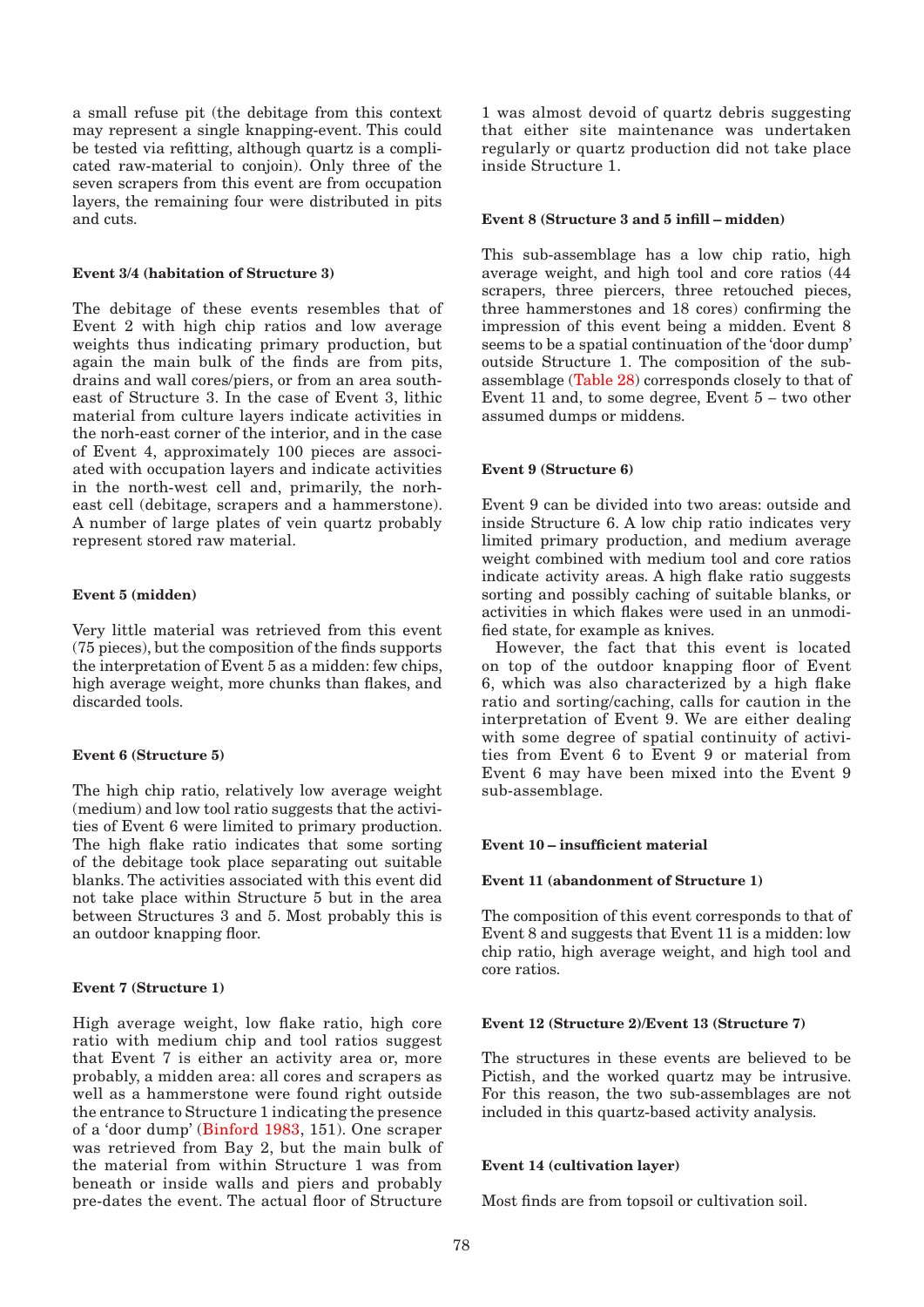|                | Event Chip ratio | Av. weight (deb.) Flake ratio |                                   | <b>Tool</b> ratio | Core ratio        | Prep.<br>flakes |
|----------------|------------------|-------------------------------|-----------------------------------|-------------------|-------------------|-----------------|
| $\mathbf{1}$   | Medium           | High                          | Medium                            | High              | Medium            |                 |
| $\overline{2}$ | High             | Low                           | Medium                            | Low               | Low               |                 |
| $\,3$          | High             | Low                           | Medium                            | Medium            | Low               |                 |
| 4              | Medium           | High                          | Medium                            | Medium            | Low               | $\mathbf X$     |
| 5              |                  |                               |                                   |                   |                   |                 |
| 6              | High             | Medium                        | High                              | Low               | Medium            | $\mathbf X$     |
| 7              | Medium           | High                          | Low                               | Medium            | High              | $\mathbf X$     |
| 8              | Low              | High                          | Medium                            | High              | High              | $\mathbf X$     |
| 9              | Low              | Medium                        | High                              | Medium            | Medium            |                 |
| 10             |                  |                               |                                   |                   |                   |                 |
| 11             |                  |                               |                                   |                   |                   |                 |
| 12             | High             | High                          | Low                               | Low               | Low               |                 |
| 13             | Low              | Medium                        | High                              | Medium            | Low               | $\mathbf x$     |
| 14             | Low              | High                          | Medium                            | Medium            | Medium            |                 |
|                |                  |                               |                                   |                   |                   |                 |
|                | High: 15.0-      | High: 10.0-                   | High: 60.0-                       | High: $8.0-$      | High: $2.0-$      | Present         |
|                | Medium: 7.5-14.9 | Medium: 5.0-9.9               | Medium: 50.0-59.9 Medium: 4.0-7.9 |                   | Medium: $1.0-1.9$ |                 |
|                | Low: $0-7.4$     | Low: $0-4.9$                  | Low: $-49.9$                      | Low: $0-3.9$      | Low: $0-0.9$      |                 |

**Table 28 Bayanne. The events and their relative ratios**

## **Events and contexts: summary**

The composition of Bayanne's lithic sub-assemblages makes it possible to refer the individual events to a number of spatial/behavioural categories:

- Event 1: multi-purpose activity area. •
- Events 2, 3 and 4: living quarters characterized by primary production and clearing-out of large-size refuse (chunks and cores), or, in case the refuse from primary production pre-dates the events, living quarters with no quartz production.
- Event 7: living quarters with no quartz production + 'door dump'.
- Event 6: outdoor knapping-area, sorting of blanks.
- Events 5, 8 and 11: middens. •
- Event 9: some knapping, activity area, ?cache; some secondary material from Event 6?
- Events 12, 13 and 14: probably most of, or all, quartz in these layers originates from earlier deposits.

It is fairly obvious that material from, for example, wall cores pre-dates the structure those walls form part of, but the question is, to what degree this assumption covers material from drains and pits. However, the general impression of the spatial organization of activities on Bayanne is:

Probably no primary quartz production took place • inside the dwellings proper (Structures 1 and 3).

- Most knapping was probably undertaken outside the dwellings, including immediate sorting of suitable blanks (Event 6, between Structures 3 and 5; the quartz material gives no clues as to the function of the smaller Structures 5 and 6).
- The dwellings probably had a 'door dump' immedi-• ately outside the main entrance (Structure 1), with proper middens in older abandoned structures.
- No activity areas have been located with certainty, but it must be assumed that most of the numerous scrapers were used in the houses or sheds and dumped on the middens when they were exhausted – or the middens are activity areas as well as dumps.
- A few cores and tools have been found in indi-• vidual cells or bays in the houses, and it must be assumed that they represent raw material and still usable tools.

## *7.3.2 Dalmore (Ballin forthcoming g)*

During the excavations at Dalmore on Lewis, carried out partly by Sharples and partly by Ponting & Ponting, a number of superimposed house structures were investigated. These structures were separated stratigraphically into five main phases, as well as a number of sub-phases. The recovered pottery suggests some activity on the site during the Neolithic period, but most diagnostic pottery sherds, as well as diagnostic lithic artefacts, indicate a date of the main settlement in the Early Bronze Age.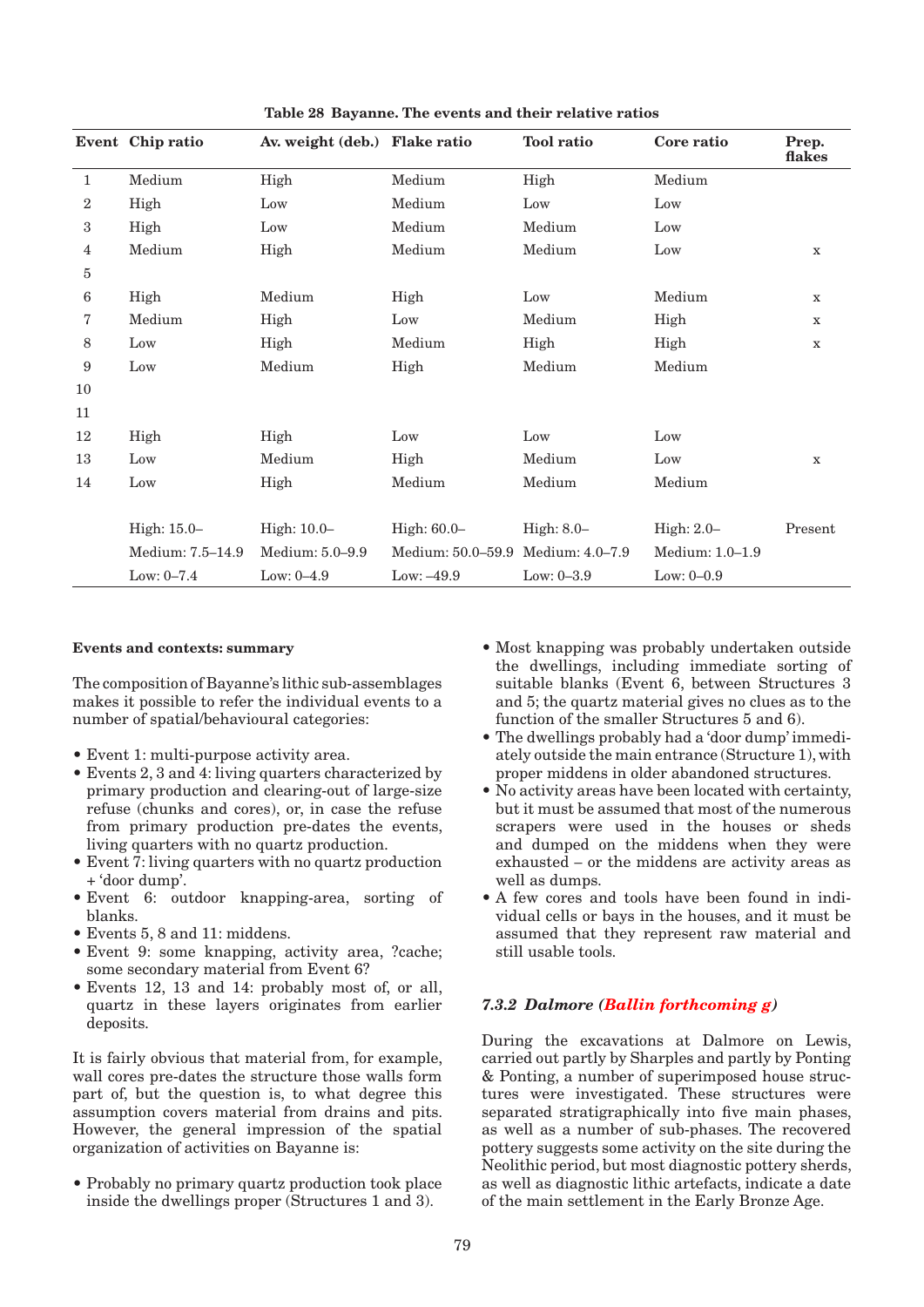

*Illus 52 Dalmore. The distribution of all lithic finds from Sharples' excavation. The red wavy line marks the outer limits of the horizontal distribution of lithic artefacts, whereas the finer black contours demonstrate the concentration of these finds. The stippled 'polygon box' indicates the approximate location of the main, undivided oval building (which was re-arranged and divided in the later phases; Sharples 1983a; Sharples 1983b), and the circle (marked H) represents the central slab-built hearth of Phase II (Context 082). Contours at 1 piece intervals (lowest contour = 3 pieces)*

The diminutive size (illus 52) of the main building at Dalmore implies that this was the habitation of a small group of people, possibly a family unit. Stratigraphical information (Sharples 1983a; Sharples 1983b) suggests that, at any one time, there was only one hearth in operation and, as a consequence of consecutive re-arrangements of the living-space, this hearth was replaced several times in a southwesterly direction, with the exception of the latest hearth (Phase V) being by the east wall of the building (illus 53). The entrance and passageway is clearly indicated by a north-easterly tongue of lithic debris. Immediately outside the entrance, quartz debris is found on either side of the doorway, indicating the presence of two so-called 'door dumps'.

With few exceptions, the distribution of lithic rubbish, including abandoned cores and tools, is restricted to the area within the oval walls of the Dalmore building. This indicates that most activities involving lithic materials (primary and secondary production, as well as use of tools and unmodified blanks) took place in the house, with limited activities taking place immediately outside the north-easterly passageway. This differentiates the Dalmore site from, for example, the Bayanne site in the Shetland Islands (Ballin forthcoming j). Bayanne is a phased Later Bronze Age site with houses and workshops, and the activity analysis suggests that no primary or secondary lithic work was undertaken inside the dwellings, and only to a minor degree within the workshops; the majority of the *c* 3000 pieces of worked quartz are associated with outdoor middens, knapping floors and activity areas. Evidence from other quartz-rich house sites in northern and western Scotland, suggests that, in most cases, the production and use of lithic blanks and tools took place within buildings rather than outside (eg Scord of Brouster: Whittle 1986, 87; Catpund: Ballin-Smith 2005; Tougs: Hedges 1986, 14–17; Sumburgh: Downes & Lamb 2000, 112–16).

As a general rule, primary production took place by the various hearths of the Dalmore building, possibly secondary production and tool use as well. This association of activities involving lithics with fireplaces is well known throughout prehistory, and it is supported by evidence from other northern and western Scottish house sites, for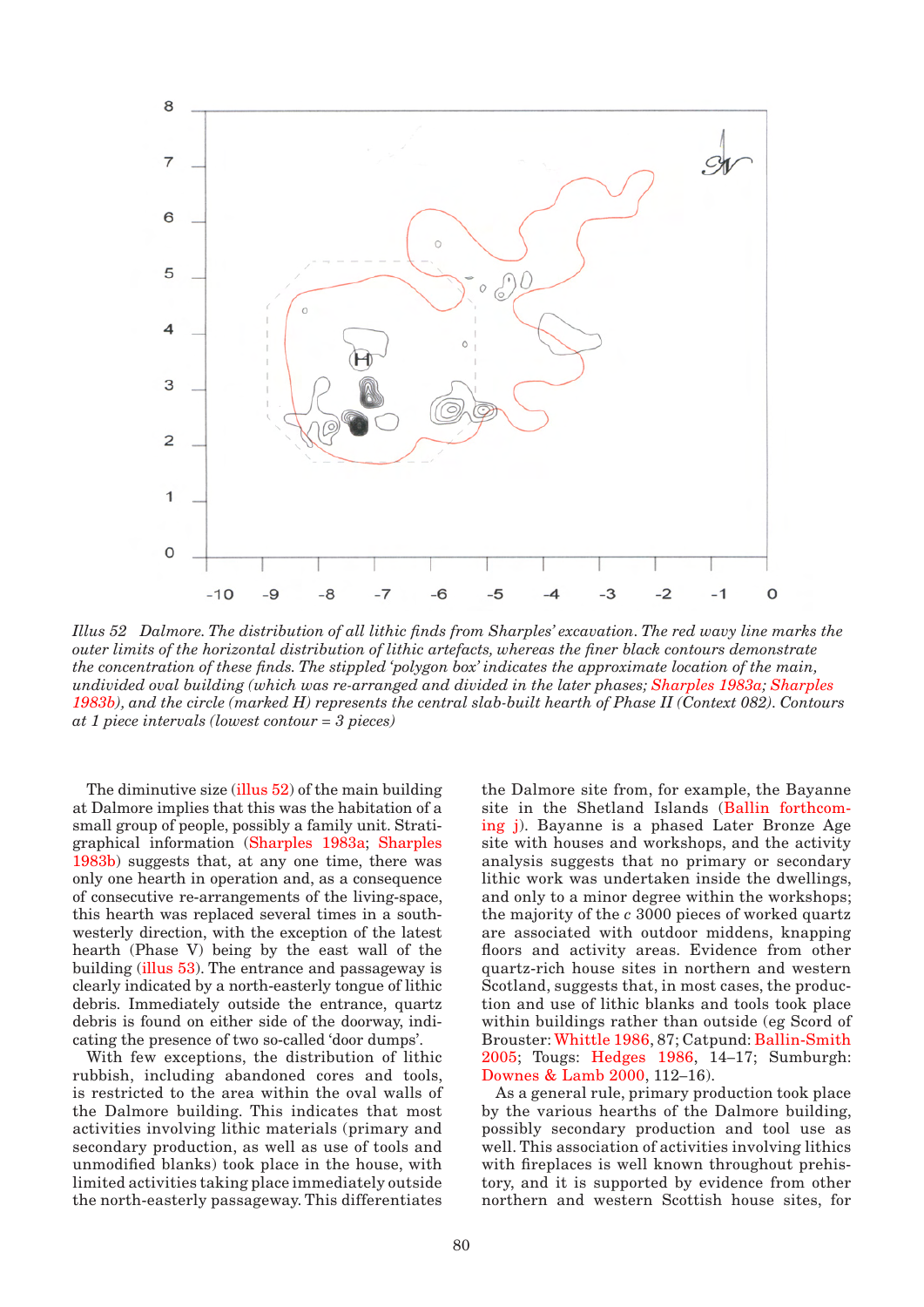

*Illus 53 Dalmore. The distribution of burnt lithics from Sharples' excavation. Contours at 1 piece intervals (lowest contour = 1 piece)*

example Sumburgh (Downes & Lamb 2000, 115). In Dalmore's Phase II, only approximately onesixth of the quartz was affected by fire, compared to approximately one-half of the site's entire quartz assemblage; this is probably a result of the Phase II knapper sitting slightly further away from the hearth than the later knappers of the building, possibly to the north-east of the central hearth.

A loose concentration of cores suggest a possible internal door dump to the north-east, and tools deposited during Phases II/III in the debris-free areas to the north and east may either represent abandoned material tossed out of the main activity zone to avoid future problems to in-house traffic, or small caches. The notion of caches is supported by a cobbled area to the north which may be the base of a wall, or a paved area: if this is, in fact, a paved area, this may be the sleeping area, which explains why this part of the building is virtually free of knapping debris.

The composition of the tool group suggests that, at Dalmore, an important activity was the production of barbed-and-tanged arrowheads. This suggestion is substantiated by several complete arrowheads (8), as well as a number of early- and late-stage arrowhead rough-outs (11). The many scrapers (38), obviously, indicate 'scraping' activities, and the tendency of some Early Bronze Age scrapers to have acute, or relatively acute, scraper-edge angles (55– 65°) may suggest the processing of hides or skin, as opposed to the harder materials wood, bone and antler (Broadbent & Knuttson 1975; Jeppesen 1984; Thorsberg 1986; Juel Jensen 1988). The association of scraper-edge angles with function is discussed in more detail in the report on the quartz assemblage from Bayanne (Ballin forthcoming j). Other tool types than arrowheads and scrapers are present in single-digit numbers (piercers, notches, denticulates and truncations).

## *7.3.3 Cruester (Ballin forthcoming e)*

This assemblage was recovered from a complex cellular stone structure at the centre of the Cruester Burnt Mound on Bressay, Shetland (Moore & Wilson 2003a), almost identical in plan to the structure associated with the burnt mound at Tangness, Eshaness, Shetland (Moore & Wilson 1999). The finds are thought to date mainly to the Later Bronze Age. As shown in Table 29, quartz artefacts were distributed across most of the building: the Passage 12 pieces; Cell A 13 pieces; Cell C six pieces; Cell D nine pieces; Cell H (cistern) two pieces; and the Tank Area one piece.

Obviously, the spatially restricted passage would not have been the focus of activities involving the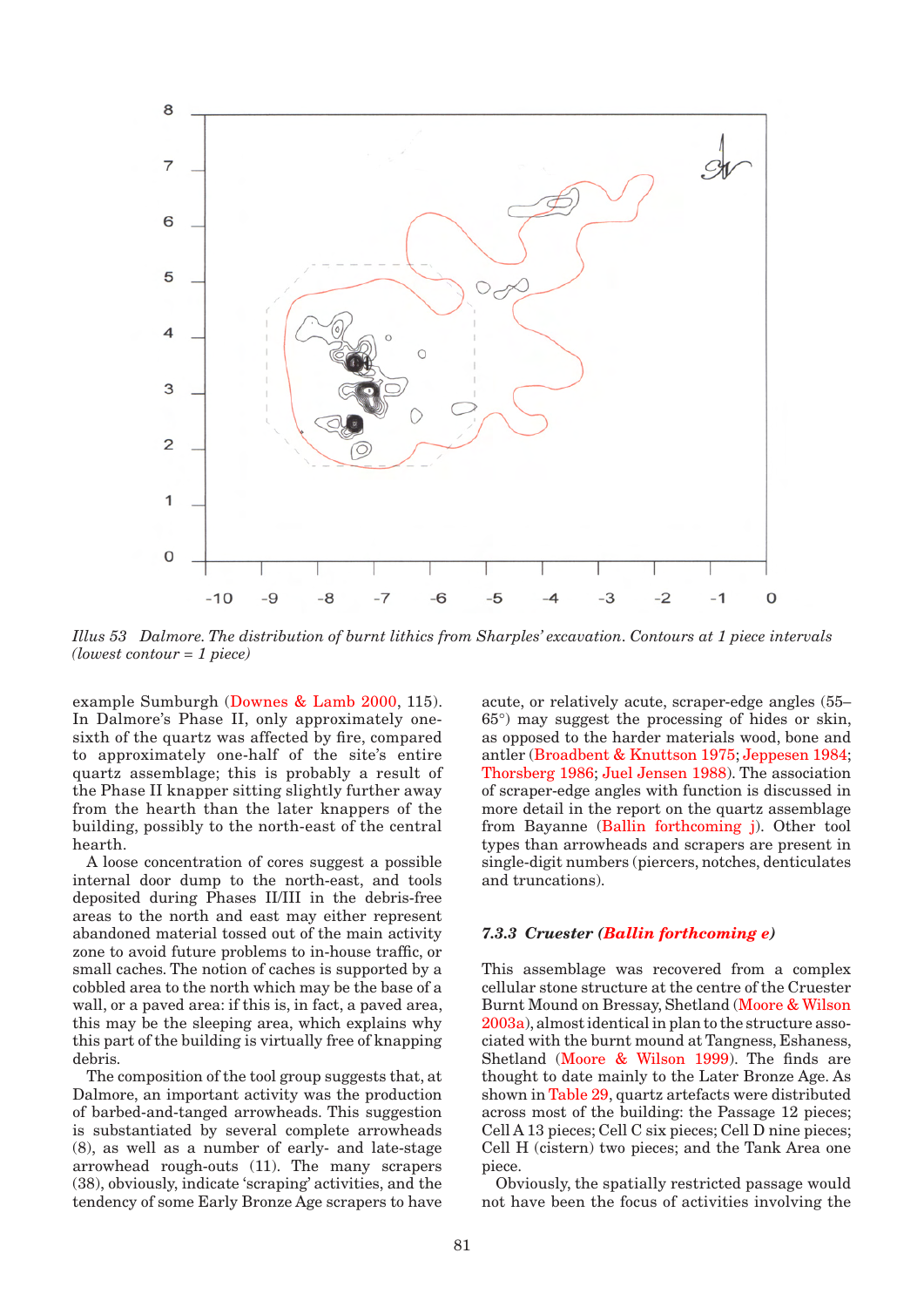| no.  | <b>Context Context description</b> | <b>Total</b><br>quartz | <b>Flakes*</b> | <b>Chunks</b>  | Core prep. | <b>Cores</b>  | <b>Tools</b> |
|------|------------------------------------|------------------------|----------------|----------------|------------|---------------|--------------|
| 8    | Cell A – mottled ashy deposit      | 5                      |                | 5              |            |               |              |
| 13   | Floor of passage – sandy loam      | 5                      | 1              | 3              |            |               | Scraper      |
| 23   | Cell A – red-brown soil            | 6                      |                | 5              |            | Single-platf. |              |
| 24   | Cell A – black soil                | $\overline{2}$         |                | $\overline{2}$ |            |               |              |
| 32   | Floor of passage – sandy loam      | 7                      | $\overline{4}$ | 3              |            |               |              |
| 39   | Cell $D$ – grey-brown clay         | 9                      | 5              | 4              |            |               |              |
| 40   | Cell C – dark brown clay           |                        |                | 1              |            |               |              |
| 41   | Tank Area                          |                        |                |                |            |               |              |
| 46   | Cell C – dark brown clay           | 5                      | 1              | 3              |            | Opp. platf.   |              |
| 51   | Cell H - cistern                   | $\overline{2}$         |                | $\overline{2}$ |            |               |              |
| 8/23 | See above                          | 5                      |                | 4              |            |               |              |

**Table 29 Horizontal distribution of artefacts – Phase 3**

use of quartz tools (modified or unmodified), or for the storage of quartz tools, and it is most likely that the implements recovered in that area were dropped during movements between the exterior and interior of the building. Though it is almost impossible, in the present numerically limited case, to determine with certainty whether the individual tools, blanks and cores were produced, used or stored in the various rooms, the composition of the small sub-assemblages does suggest some specialization between rooms. The fact, for example, that all quartz artefacts in Cell A are either chunks or cores may mean that this room was a focal point for primary production, and the fact that the majority of the pieces from Cell D are either flakes or relatively thin chunks may indicate that in this room unmodified quartz tools were being used (cutting activities)? However, due to the small sizes of the sub-assemblages, these suggestions remain somewhat speculative.

The evidence from various quartz-bearing locations suggests that, in prehistory, different practices were followed regarding structures and quartz use. At the Middle Bronze Age site Bayanne (Yell, Shetland), for example, all primary and secondary production was carried out either outside the dwellings, or in specialized workshops, and the quartz artefacts recovered from the houses are thought to be stored tools, blanks or raw material (Ballin forthcoming j). At the Lewisian Beaker site Dalmore, on the other hand, primary and secondary production was carried out within the building, and quartz artefacts found outside the structure probably mainly relate to dumped material (Ballin forthcoming g). Evidence from other quartz-rich house sites in northern Scotland, suggests that, in most cases, the production and use of lithic blanks and tools took place within buildings rather than outside (eg Scord of Brouster: Whittle 1986, 87; Ballin 2007a; Catpund: Ballin 2005; Tougs: Hedges 1986, 14–17; Sumburgh: Downes & Lamb 2000, 112–16).

# *7.3.4 Scord of Brouster (Ballin 2007a)*

This assemblage was recovered during an excavation of a settlement site in the west mainland of Shetland. The site included three oval or cellular house structures, with one structure probably replacing the other (House  $2 \Rightarrow$  House  $1 \Rightarrow$  House 3). Houses 1 and 2 most likely date to the later part of the Early Neolithic period, whereas House 3 may be of an Early Bronze Age date (illus 54).

In this section, the debitage, core and tool distribution is discussed, as well as the activities suggested by the scattering of artefacts. First, the internal distribution patterns of the three houses is dealt with, followed by the distribution across the three houses. As the principles of recovery and recording of finds differ from house to house, and between layers, the author was incapable of producing standardized distribution maps (point and contour maps) and, in the following discussion, reference will be made to Whittle's general distribution maps. (For a detailed discussion of the three structures see Whittle 1986, 85–90.)

#### **House 2 (Whittle 1986, figs 68–69)**

This structure is approximately kidney-shaped, includes two recesses, and has no obvious entrance. The fact that individual finds were recorded in a variety of ways (exact 3D-plotting, per quarter of square metre, and per sector) makes it difficult to get a general picture of the distribution of lithic artefacts. However, it is the author's impression, that the distribution pattern is more or less the same throughout Phases 1 and 2 (pre-house, construction and use-phases) of House 2.

Generally, most quartz artefacts were found in the western half of the house, with fewer finds in the two central sectors, and even fewer in the two eastern sectors and in the north-east recess. Though the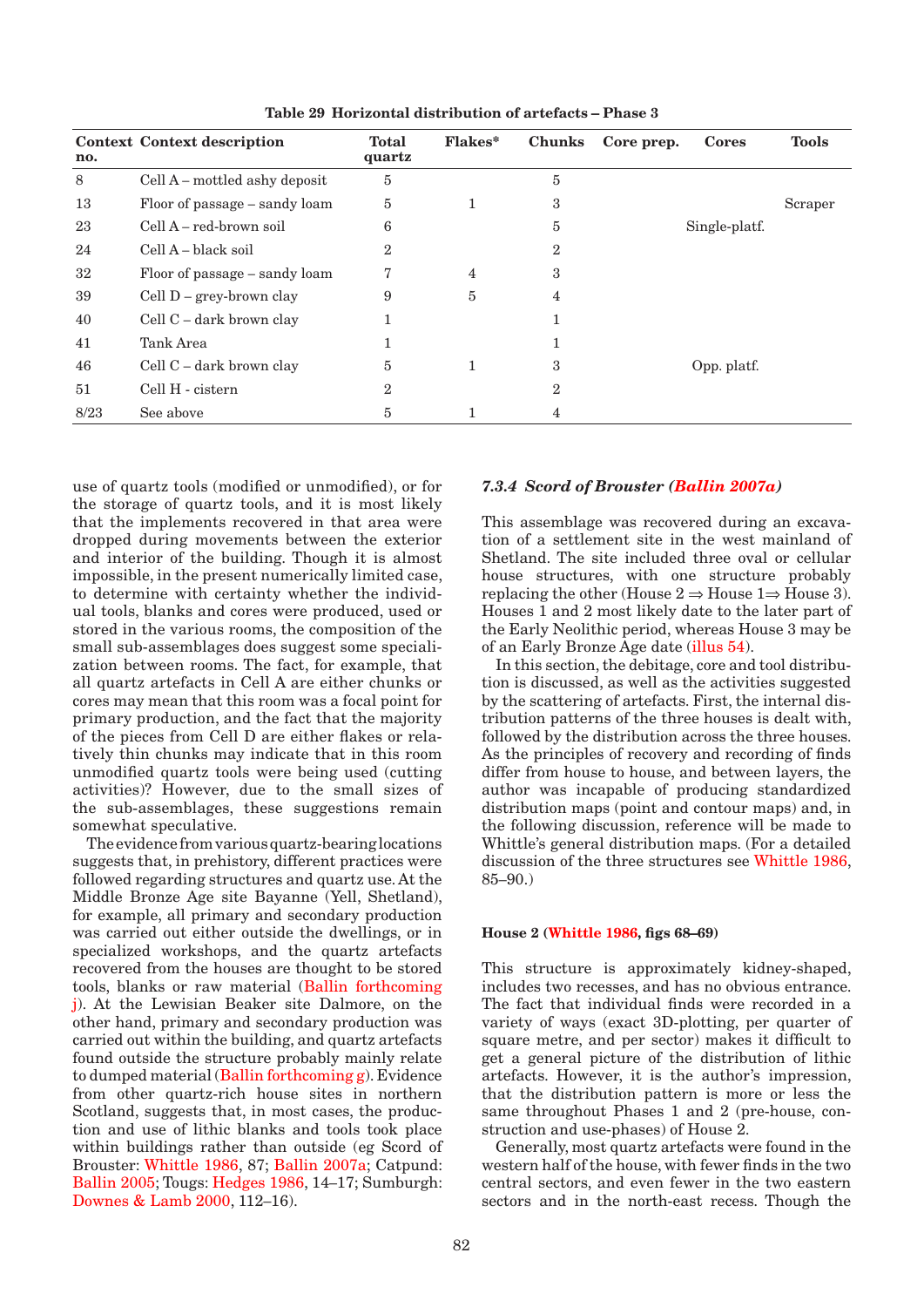

*Illus 54 The dates of the three Scord of Brouster houses*

majority of finds from Phases 1 and 2 were recorded per sector, the more precisely recorded and plotted finds suggest that the tools were mostly found in the open area around Hearth F4, a possible central fireplace. The cores were partly recovered from areas characterized by knapping and partly from more peripheral areas. Cores from prehistoric sites are frequently found in the peripheral parts of settlements or houses, as they may have been removed ('tossed') from the central zone of sites as part of preventive maintenance (Binford 1983, 189).

The individually plotted quartz objects of Phases 1 and 2 indicate that the northern (F1) and northeastern (F2/3) recesses were almost, but not entirely, devoid of finds. The larger (F2/3) of the two recesses is approximately 2m long and may have been a sleeping area (cf distribution of lithic finds in the Dalmore house; Ballin forthcoming g). The function of the northern recess is less certain. The quartz distribution in Phase 3 (decay) is probably linked to the use of the location after its general abandonment. Lithics were found evenly scattered across the interior of House 2, but also across the wall tumble and outside the house.

The above distribution patterns only yield little and general information on activities involving quartz use. Knapping was mainly carried out in the western half of the structure, with some knapping and tool use taking place around the central hearth. Clearance of rubbish appears to have taken place, but mainly in the form of preventive, not *post hoc*, maintenance (Binford 1983, 189), leaving large amounts of lithic waste cluttering the floor space. Two areas, Recesses F1 and F2/3, have been kept relatively free of rubbish, and the size of Recess F2/3 would have allowed use as a sleeping area.

#### **House 1 (Whittle 1986, figs 70–74)**

This building is oval, with six recesses, and orientated approximately north-west/south-east; it has an entrance to the south-east. In Phase 1 (pre-house), most of the quartz waste, cores and tools were scattered across the southern half of the building, and a large concentration of quartz artefacts was deposited under the southern wall, outside Trench F10, and a small concentration in Recess 1 to the north-east. The quartz distribution was associated with three hearths, F1 in Recess 4 to the south-west, central hearth F2, and the more complex hearth F4–8 in Recess 1 to the north-east. No areas were specialized, and quartz knapping and tool use seem to have taken place throughout the space occupied by lithic debris.

In Phase 2 (main use-phase), there were less quartz and it had a wider distribution. The centre of the building was more or less free of clutter, with most of the lithic finds deriving from either areas along the northern wall, or from a zone just inside the southern orthostats. In the northern half, most of the quartz was found in Recess 6, and small concentrations in Recesses 1 and 2. In the southern half, most of the quartz was recovered from within, or just outside Recess 4, and several pieces from the area surrounding Orthostat 8 (separating Recesses 3 and 4). Again, quartz waste, cores and tools were mixed, with no apparent separation of, for example, knapping floors and areas for tool use. There were a number of hearths (F15 being a central fireplace), or ashy patches, along the central long axis of House 1, the area kept free of lithic waste.

It is possible that some recesses were workspaces, and others sleeping areas, but the quartz concentrations are not dense enough to have prohibited any of the recesses from having been sleeping areas. However, Recess 6 was also associated with a central concentration of coarse stone tools (mainly ard points), suggesting that this particular part of the structure may have been a working area, and the distribution of small scoops and fireplaces in Recesses 1, 5 and 6 makes Recesses 2-4 most probable as 'private quarters', or sleeping areas. In the case of dwellings, traffic in and out of buildings frequently results in a trail of lithic debris in the entrance area, and a solid concentration immediately outside the doorway (cf Dalmore; Ballin forthcoming g). An entrance trail and exterior concentration were not identified in connection with House 1, Phase 2.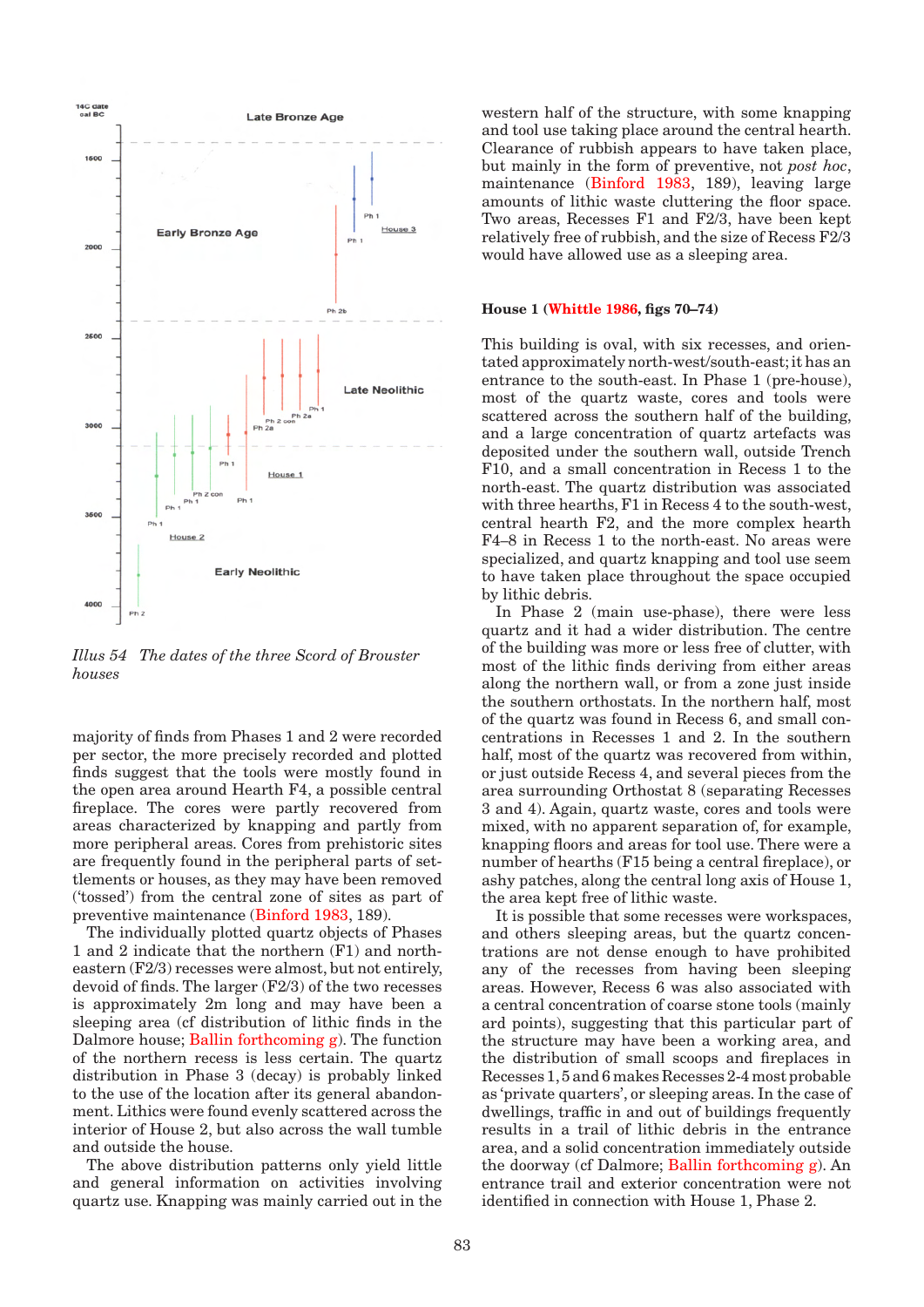|                                | <b>Numbers</b> |                |            | $\%$           |
|--------------------------------|----------------|----------------|------------|----------------|
|                                | House 1        | House 2        | House 1    | <b>House 2</b> |
| Arrowheads                     | 2              | $\overline{0}$ | 2          |                |
| Knives (incl. truncated piece) |                |                | 6          | 8              |
| Scrapers                       | 91             | 69             | 75         | 77             |
| Piercers                       | 4              | $\overline{2}$ | 3          | $\overline{2}$ |
| Notches and denticulates       | 2              | 2              | 2          | 2              |
| Pieces with various retouches  | 12             | 9              | 10         | 10             |
| Fabricators and hammerstones   | 3              |                | 2          |                |
| <b>TOTAL</b>                   | 121            | 90             | <b>100</b> | <b>100</b>     |

**Table 30 Scord of Brouster, Houses 1 and 2. The proportions of the main tool categories**

In Phase 3 (decay), the majority of the worked quartz pieces were found along the walls of the structure, with only a small number of lithic artefacts deriving from the central parts of the building. The discussion of distribution patterns is limited by the retrieval methods, with the findspot of some quartz artefacts having been recorded precisely, and some only by house sectors (each *c* 2–3 x 2–3m). The individually plotted artefacts indicate a concentration in one corner of Recess 1, and the sector-recorded finds suggest the presence of one or more concentrations in the eastern quadrant (possibly the Recess 1 concentration identified by the individually plotted pieces), and outside the entrance. The latter imply either the presence of an entrance trail or a so-called 'door-dump' (Binford 1983, 151), where rubbish was deposited in connection with *post hoc* maintenance.

The distribution of quartz does not allow a more detailed analysis of the activities in House 1. Considerably more quartz blanks, cores and tools were produced during Phase 1 than during Phase 2, but as the exact duration of the individual phases is unknown, it is not possible to infer that more quartz implements were produced and used per time unit (eg per year) in Phase 1. No areas appear to have been used particularly for primary production or tool use, as blanks, cores and tools are generally mixed. The distribution of lithic debris was more widespread in the pre-house phase than in the main occupation phase, with the quartz of Phase 2 respecting and avoiding the central space. Knapping and tool use seem to have taken place mainly in, or just outside, the various recesses (at the Middle Bronze Age site of Bayanne on Shetland no knapping took place inside the dwellings, but only outside the houses or, to a minor degree, in work-sheds; Ballin forthcoming g). A low local density of lithic and stone rubbish suggests that one or more of Recesses 2–4 may have been sleeping areas, with the remaining recesses possibly having been used as work-spaces. The finds of the abandonment phase are not numerous enough to allow detailed inference, but the small concentration of quartz in a corner of Recess 1, and another possibly outside the entrance, suggest that even at

this stage of disintegration the structural elements of the building were respected in the organization of activities.

## **House 3 (Whittle 1986, figs 75–76)**

The lithic finds of this structure are too few in number to allow definition of internal spatial patterns.

#### **Lithic artefacts and activities**

The sub-assemblages from Houses 1 and 2 are substantial, whereas the material from House 3 is numerically limited: 5688 lithics (59% of the total collection) were recovered from House 1; 3772 lithics (39%) from House 2; and only 227 lithics (2% of the total) from House 3. The proportions of the three main categories, debitage, cores and tools, are roughly the same in Houses 1 and 2, with debitage making up approximately 97% of all lithic artefacts, cores *c* 1% and tools *c* 2%. In House 3, debitage constitutes 99%, and cores and tools each *c* 0.5% (one single-platform core and one retouched piece).

As shown in Table 30, the tool spectra of Houses 1 and 2 are almost identical. In both sub-assemblages scrapers make up approximately three-quarters of all tools, with retouched pieces being the second most common tool group (10%). The relatively large number of curved knives makes knives comparatively numerous in both houses (6–8%). All other tool categories represent proportions of between 0% and 2% of the two sub-assemblages.

In terms of function, the arrowheads were produced either for defensive or hunting purposes; the two types of knives may represent different functional categories: the scale-flaked knife and the truncated piece, with their straight edges, would have been suitable for traditional cutting work, for example butchering, whereas the curved knives may form a separate group of specialized implements – their precise function is presently unknown. The analysis of scraper-edge angles (Ballin 2007b) suggests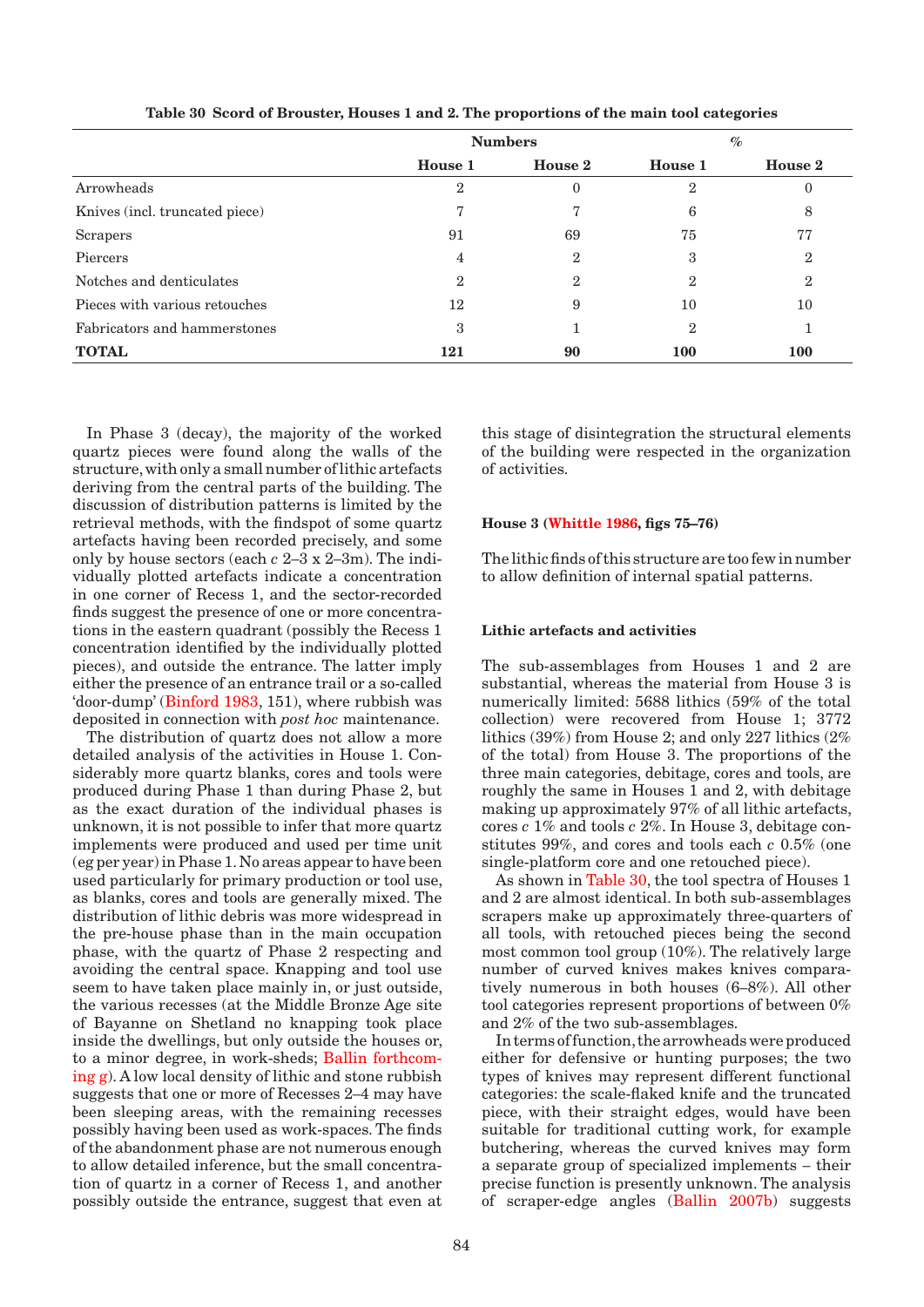that the scrapers were manufactured mainly for the processing of harder materials, such as bone, antler and wood. The fact that half of the piercers have almost blunt tips and the other half acutely pointed tips indicate that these may have been used for a variety of tasks – the blunt, more robust pieces may have been involved in the drilling of harder materials, and the more acutely pointed ones may have been used to penetrate softer materials, such as leather and skin. The notched, denticulated and retouched pieces probably represent a number of different functions.

The leaf-shaped arrowhead CAT 2297 from House 1 is a rough-out and proves that arrowheads were produced on site. CAT 2080 (House 2) is most probably a pre-form of a large leaf-shaped arrowhead broken during production, and CAT 2050, 2092 and 2124 (Houses 1 and 2) are probably base-fragments of leaf-shaped arrowheads. They may have broken during use (hunting?) in the field, and the arrows, with the bases of the points still attached to the arrowshaft, were brought back to the settlement for retooling (Keeley 1982).

The number of functions covered by the lithic tools from Houses 1 and 2, and the similarities between the two sub-assemblages, support the notion of the structures as being permanent, or semi-permanent (seasonal), dwellings (cf Whittle 1986, 137). It is a well-known fact that in prehistoric times many, or most, tools were made in perishable materials, and a large number of the lithic tools may have been used for the manufacture of tools and other products in organic raw materials (wooden bowls and spoons, bone piercers and points, clothing and adornments, fish-traps, nets, bows and arrows, shafts and handles, etc). No such objects were recovered at Scord of Brouster, but the excavation of prehistoric settlements from submerged or wetland sites (eg Oakbank Crannog, Loch Tay, Perthshire; Dixon & Cavers 2001, 78–9) demonstrates that implements in organic materials usually made up a large proportion of the tools employed by prehistoric people.

The lithic assemblage from House 3 (practically all from the main Structure 3a) defines this unit as functionally different. As demonstrated by Fischer *et al*, lithic reduction produces much debris in a short span of time (Fischer *et al* 1979, 12). In one experiment at the Lejre Archaeological Research Centre, Denmark, almost 20,000 flakes were manufactured in 2 hours and 40 minutes, and the 170 flakes and indeterminate pieces from House 3 may represent a single brief knapping event. The small amount of lithic rubbish probably represents one of three scenarios: either House 3 was in use for a very short period; it was thoroughly cleared out; or the structure may have had a specialized function (or a combination of the three). The composition of the debitage supports the latter option.

The sub-assemblage from House 3 includes the same proportion of flakes as Houses 1 and 2 (on average 77% of the debitage), but fewer chips (3.5% against *c* 16–20%), and many more natural pieces of quartz (*c* 20% against *c* 3–6%). As suggested above, the flakes of House 3 may derive from a single knapping event, and the large amount of natural quartz is probably a bi-product of the decortication of relatively large numbers of raw quartz blocks. Most of the natural quartz has sandstone adhering to it, and this material had to be removed before the collected quartz was suitable for schematic reduction. The decortication of raw quartz blocks would not produce many chips; they would largely be produced as part of the primary and secondary production sequences. The decorticated core roughouts were most probably removed from the building for further reduction elsewhere.

This suggests that House 3 may have had a workshop-like function, though the internal structure of the building, with a central hearth and five recesses or cells, corresponds to the structure of other contemporary Shetland dwellings (eg Calder 1956). As the radiocarbon dates indicate a possible chronological overlap of the use-phases of Houses 1 and 2, but none between House 3 and the other buildings, it is uncertain which settlement the House 3 workshop was linked to.

## *7.3.5 Rosinish (Ballin forthcoming h)*

During the excavation of this wind-eroded machair site, Rosinish was divided into three spatial units: Areas I, II and III. Area I is the main Beaker midden, and includes a U-shaped structure (dwelling?), Area II, north of Area I, is a much smaller Beaker midden, and Area III, south of Area I, constitutes a midden with traces from the Iron Age and Medieval periods (Shepherd 1976; Shepherd & Tuckwell 1977b). A cursory examination of the catalogue showed that the main bulk of the lithics (2746 pieces) were recovered in Area I, with only 818 lithics deriving from Area II, and four from Area III. Most of the finds from Areas II and III were chips from sieved samples. For these reasons, it was decided only to include the lithics from Area I, the main Beaker midden and the U-shaped structure, in the distribution analysis.

A basic distribution analysis showed that most of the artefacts were concentrated in three southwest/north-east oriented bands ('ridges') with find-poor bands ('valleys') separating them (illus 55). The 'valleys' and 'ridges' run perpendicular to the site's main blow-out (Shepherd & Tuckwell 1977b, fig 1), and it is possible that these distributional features owe their existence mainly to wind-erosion/dune-building.

The most important distributional phenomenon is the fact that most of the burnt quartz was recovered from areas to the north, north-west, west and southwest of the post-midden U-shaped structure. The burnt quartz must therefore be associated with this structure and activities in it. A weaker tendency in the distribution of flint artefacts suggests that the flint tools were not produced and used in the same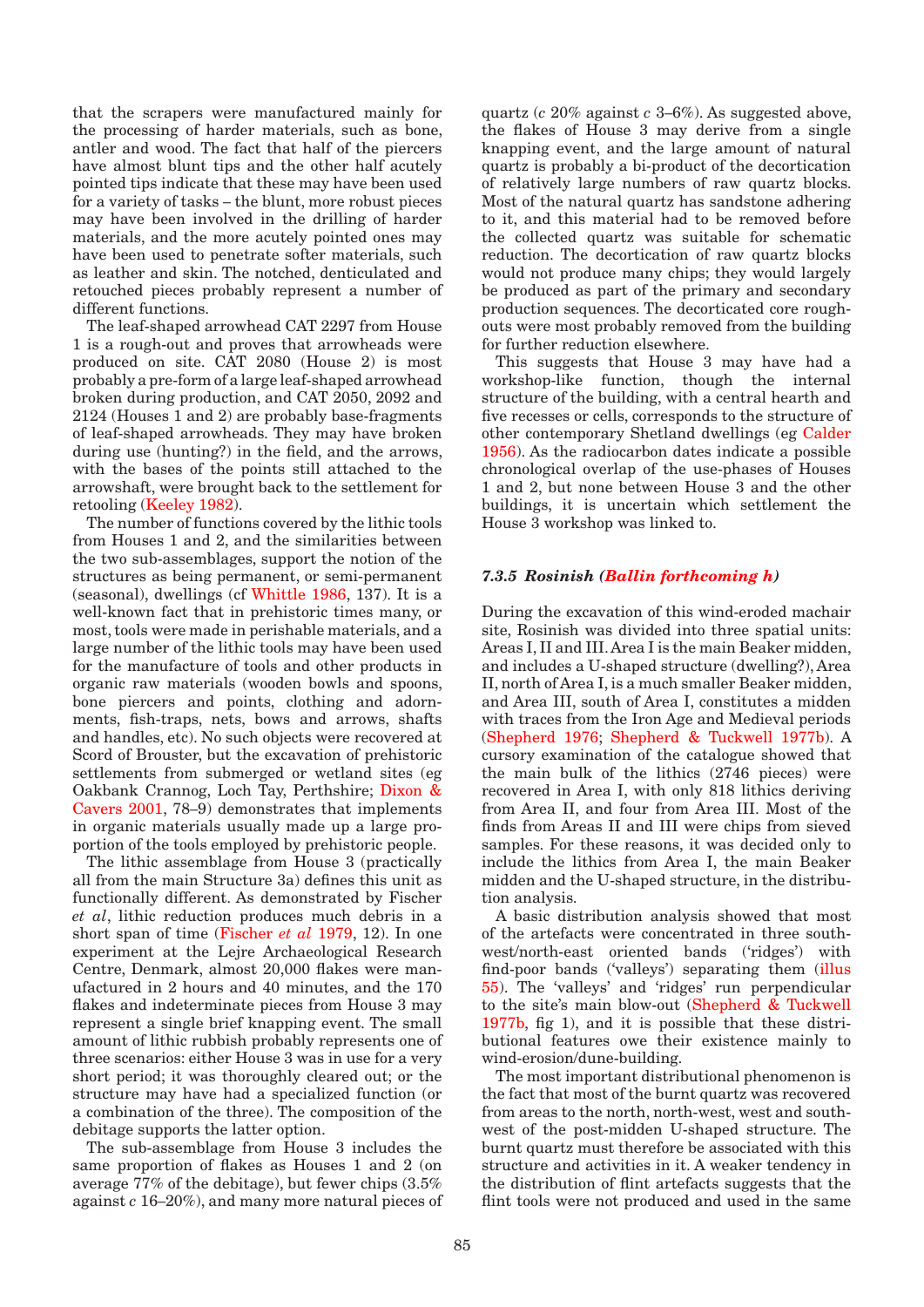

*Illus 55 Rosinish. The distribution of quartz flakes. Contour intervals: 1 piece (0–6), 2 pieces (>6); lowest contour: 1 piece. The location of Crawford's 1964 excavation is indicated (Crawford 1977)*

areas, with the unworked flakes mainly deriving from the southern part of area I proper, and the flint scrapers from areas outside this zone. Generally there is very little flint debitage, and most likely the majority of the flint tools were made outside the site.

# *7.3.6 Summary*

The general intra-site spatial patterns revealed by the above presentations are influenced by the fact that all Scottish sites available for this form of analysis are Neolithic/Bronze Age house sites. Open-air Mesolithic and Neolithic/Bronze Age sites were organized in entirely different ways, with more pronounced toss zones (Ballin forthcoming j). However, the identified patterns correspond well with the patterns observed by Binford (Binford 1983, 172–87) in an analysis of the huts, houses and tents of hunter–gatherer groups. For this reason, the structure of the following summary has been based on the spatial elements used in Binford's analysis.

#### **Knapping floors**

In general, primary production appears to have been an indoor activity, which mainly took place around indoor hearths, but at Bayanne the actual dwelling structures appear to be completely devoid of lithic production waste. Here, the production of blanks, and possibly tools, seems to have been carried out outside, and between, the various structures, occasionally in combination with preliminary sorting of the produced blanks (sorting was also witnessed at

Steinbustølen in the Norwegian High Mountains; Ballin 1998b). These differences may be explained in several ways, such as (i) different yearly cycles of the inhabitants of the structures, and (ii) different abandonment patterns.

As indicated in a forthcoming publication, blank production was generally associated with fireplaces (Ballin forthcoming j), as fire provided light, heating and protection, and '...the domestic hearth was the focal point in the daily life of the inhabitants' (Stapert 1989, 5). It is obvious that, in the cold Scottish winters, quartz knapping would not have been carried out outside the dwellings, whereas, in the summer periods, it could have been. Though there is no definite evidence indicating when the above structures were inhabited, it is possible that they were used at different times of the year, with some house structures representing year-round occupation, whereas others may be shielings (Whittle suggests that Scord of Brouster may represent semi-permanent occupation; Whittle 1986, 133–50). Though the spatial pattern at Bayanne may have been influenced by site maintenance, for example clearing of the houses, the fact that all production waste was found outside the dwellings may be an indication that at least the last (outdoor) knapping events took place in the warmer half-year.

At Kavonkangas, in Finland, the Neolithic Houses 34 and 35 are characterized by the finds mainly being inside (H 35) or outside (H 34) the structures. The excavator interprets these differences as representing different forms of site formation, or modes of abandonment (Rankama 2002, 107; Rankama 2003, 216), where House 34 was cleared, and House 35 not. This may be due to the inhabitants expecting to return to the former site (which, for some reason, they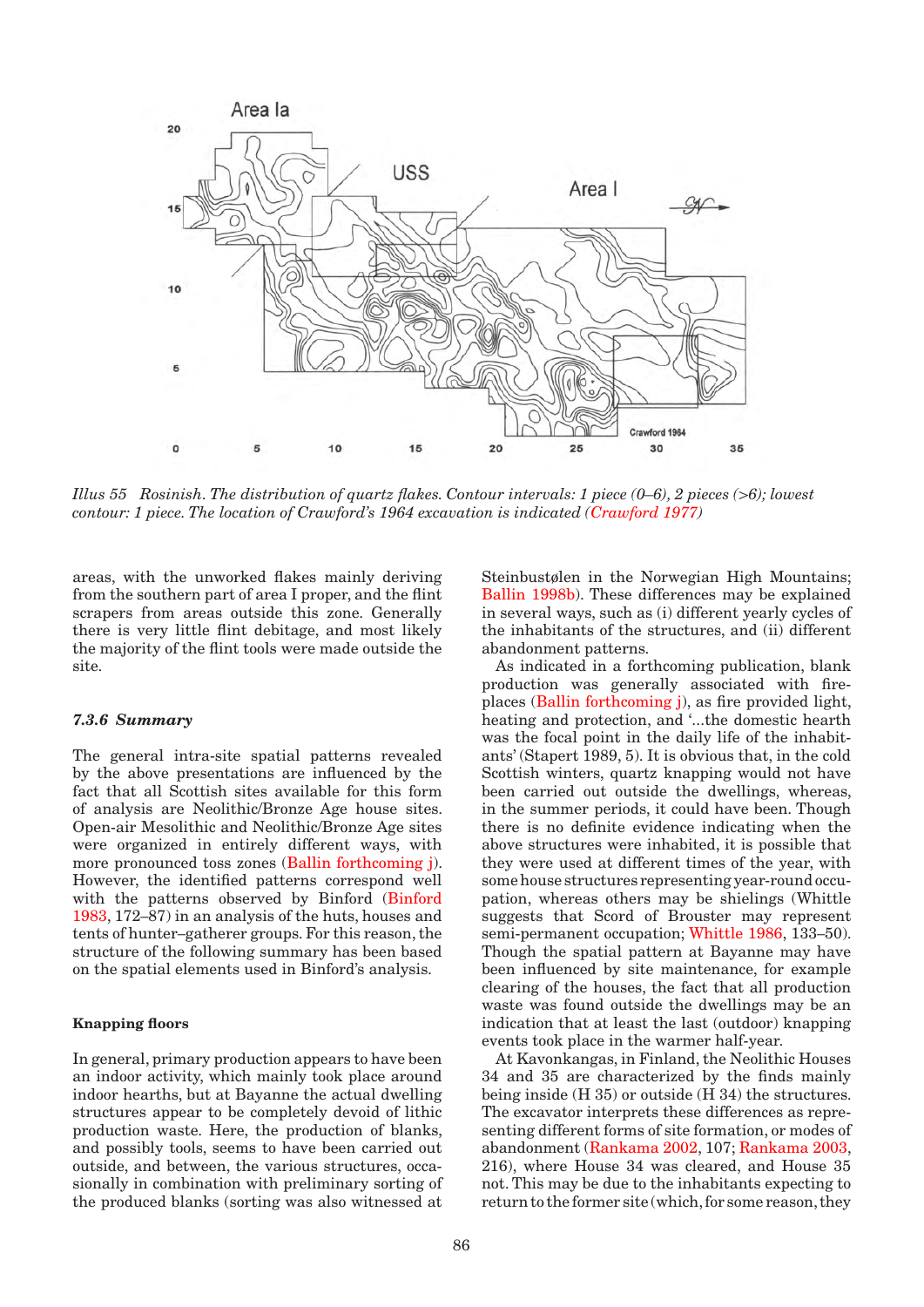did not), whereas the inhabitants did not intend to return to the latter. However, it is also possible that the two structures were inhabited at different times of the year, allowing quartz knapping to be undertaken outside House 34 (summer?), but making it necessary for primary production to be undertaken inside House 35 (winter?). At Rosinish, disparity between the numbers of blanks and tools indicate that most of the tools may have been imported into the site, and not produced inside or outside the socalled U-shaped structure.

#### **Disposal areas**

Disposal areas are known in a number of forms, such as toss zones (preventive maintenance), and proper middens or dumps (*post hoc* maintenance; Binford 1983; Ballin forthcoming j). All these types of waste areas were identified in connection with the above analysis.

At Dalmore and Scord of Brouster, the distribution patterns suggest that preventive maintenance took place, and larger pieces of quartz waste appears to have been tossed from the central parts of the dwellings towards the peripheral areas. When rubbish turned into irritating clutter, occupants in many cases commenced *post hoc*, or actual, clearing, initially in the form of door dumps, immediately outside the house entrance, and, later, in the form of more remotely located middens. At Bayanne, Dalmore and Scord of Brouster, quartz door dumps were identified, and at Bayanne an actual midden was located in an abandoned building. It is possible that, at Rosinish, the concentration of burnt quartz immediately outside the U-shaped structure represents a door dump, but it seems to be a more substantial midden, possibly located at the 'back-side' of the house. The Norwegian Mesolithic 'pit-houses' frequently include a small and a larger outside dump or midden (eg Persmyra 37a and 39; Boaz 1997; also see the distribution of finds at Holter 1; Ballin 1998a, 120), one of which is probably a door dump and one a 'back-side' midden.

As demonstrated by the frequently well-preserved Norwegian house sites, the internal artefact scatter was in many cases linked to the door dumps by a tongue of debris, identifying the house entrance (eg Persmyra 37a, Boaz 1997, fig 30). This is also the case at Dalmore, where an extended tongue of quartz waste connected the interior clutter with two door dumps, and possibly even a small internal door dump, and an 'entrance trail' was identified at Scord of Brouster House 1 (Phase 3).

In some cases, extended occupation at a site allowed the outdoor dumps and middens to grow to impressive sizes and eventually merge into one mound surrounding or covering the building. This seems to be the case at Cruester, where the house site developed into a burnt mound, some of which was quartz. At Persmyra 112 in Hedmark, Norway (Boaz 1997, fig 60), the northern of two pit-houses was completely surrounded by lithic waste and other debris.

It is possible that the various types of waste deposition represent stages in the 'life' of a prehistoric house, giving at least a 'hint' as to the use intensity of the individual building. The development of toss zones is probably the result of an almost automatical behavioural pattern, something 'you just do' because it has proven to be practical: when a piece of rubbish is sizable enough to represent a potential future problem to activities on, or traffic across, the house floor, it is automatically tossed out of the centre. The development of actual dumps or middens, on the other hand, is most likely a result of an extended visit to a location, as it takes some time for rubbish to grow into a problem in need of special attention (formal clearing activities; Binford 1983, 189–90). Probably, door dumps start developing first, middens later, and burnt mounds, such as the one at Cruester, may be the last stage of this process.

#### **Activity areas**

The definition of activities on Scottish quartz-bearing sites is supported by the distribution of quartz on the sites of Bayanne, Dalmore, Scord of Brouster and Cruester. At Bayanne and Scord of Brouster, the activity patterns are influenced by the presence of more than one structure, and apparent specialization between the various buildings. At Bayanne, quartz tools were probably used between the main structures and the smaller 'sheds' or workshops, or within the sheds. At Scord of Brouster, House 3 may have been a workshop, associated primarily with the decortication of the collected or quarried quartz (in this case, mainly the removal of excess sandstone remains from the local bedrock).

At Dalmore, Scord of Brouster and Cruester, most quartz tools were used within the dwellings. Some degree of specialization seems to have taken place between the various sub-areas of the houses, such as the central parts, and the bays or cells. At Cruester, Cell A (characterized by robust chunks and cores) may have been set aside for primary production, whereas Cell D (characterized by flakes and thinner chunks) may have been used mainly for tool using activities (cutting?). At Scord of Brouster, a division of labour is not clearly defined by the quartz, and knapping and tool use may have been spatially overlapping activities. There does, however, seem to have been a separation of quartz and stone production, as in Recess 6 of House 1 mainly sandstone ard points were found.

The quartz tools from Bayanne, Dalmore and Scord of Brouster were distributed slightly differently in relation to the centre of the houses. At Bayanne, practically no tools at all were found in the dwellings; at Dalmore, most tool use may have taken place around the central hearth; and at Scord of Brouster, tool use appears mainly to have taken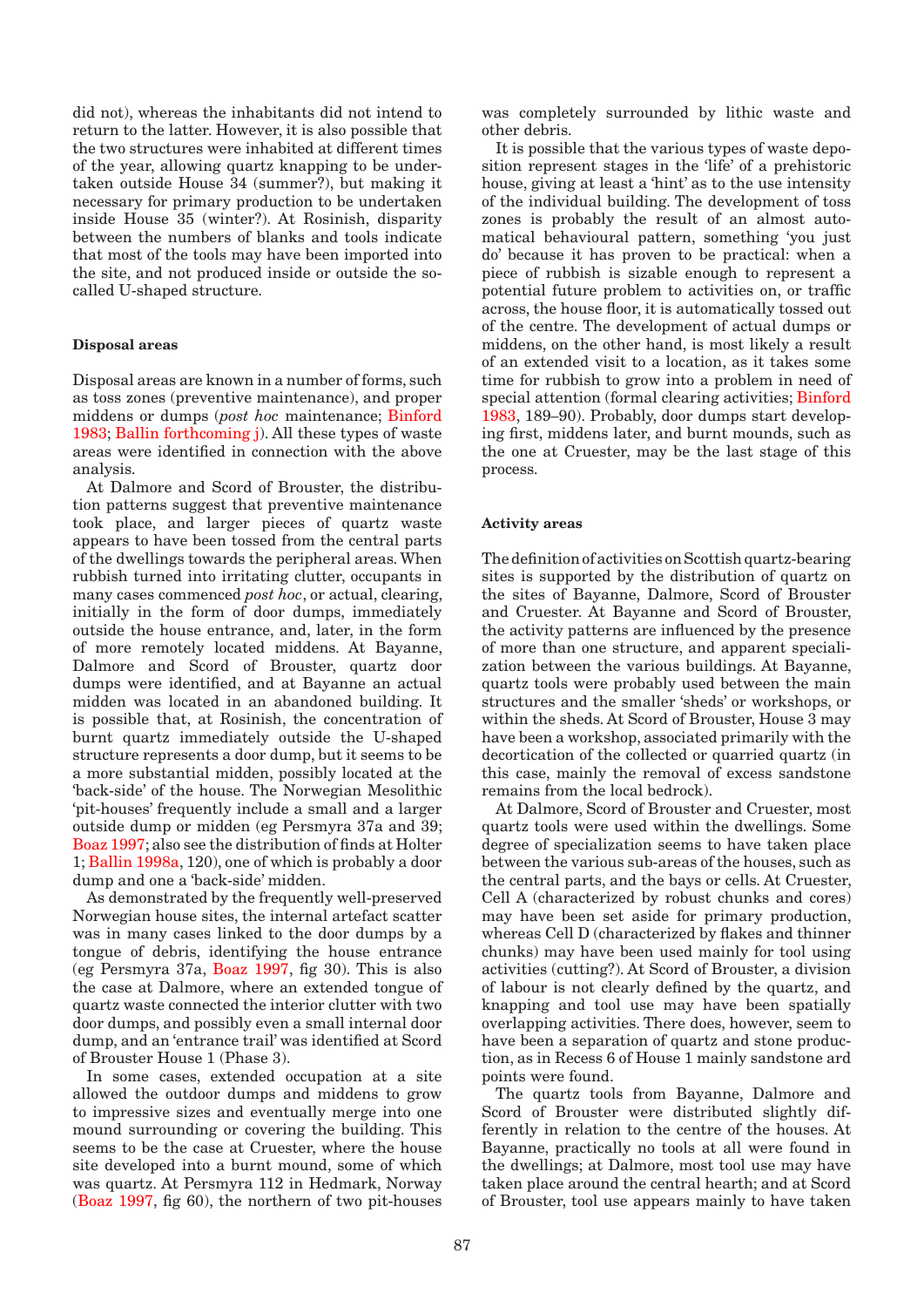place either around a central hearth (House 2), or at some distance from the central area (partly within the recesses), with the centre being reasonably free of clutter (House 1).

Most of the prehistoric houses include either 'clutter-free' areas along the walls or, in the cellular structures, in one or more cells. These parts may have been sleeping areas, where no primary or secondary production took place, but occasionally these areas are associated with small caches (see below), or they may be paved (at Dalmore, a paved area is associated with a possible cache). Similar arrangements are known from several of the Scandinavian dwellings, such as the almost archetypal distribution of finds in the house of Persmyra 37a (Boaz 1997, fig 30), with its internal production waste, entrance trail, door dumps, 'back-side midden' and 'clutter-free' sleeping area.

# **Burnt quartz**

As indicated in Section 4.4.3, Scottish quartz assemblages are generally characterized by high ratios of burnt quartz, and particularly the house sites have high ratios (*c* 40–65%; Table 17). The general tendency for this burnt quartz waste is to either indicate the position of shifting hearths, or dumps/ middens. At Dalmore, burnt quartz pinpoints the location of a number of, probably not contemporary, hearths, with one relatively weak concentration indicating the slab-build central hearth (illus 53). At Rosinish the bulk of the burnt quartz was found in a midden outside the U-shaped structure.

The investigation of burnt quartz is still in its infancy, and much research needs to be carried out to reach an answer to the question of the activities creating this burnt waste. Some of the burnt quartz may be rubbish from cooking ('potboilers') or saunas, or possibly from attempts at heat-treating quartz, as indicated by one invasively retouched curved knife with scorched faces (Scord of Brouster). The different types of burnt quartz (yellow and white, dull and shiny) may characterize waste from different activities, but these differences may also have been caused, at least partly, by post-depositional factors, such as soil conditions.

#### **Caches and stores (in bays/cells etc)**

Possible caching is suggested by quartz finds from Bayanne and Dalmore. At Bayanne, the quartz from Events 6 and 9 (superimposing Structures 5 and 6) indicates that sorting of the produced blanks may have taken place, and the sorted and collected blanks may be defined as caches. In the peripheral parts of the Dalmore house (Phases II/III), two small tool concentrations (each including a hammerstone) may be caches. This interpretation is supported by the fact that they were found in the relatively

clutter-free part of the house in close association with the paved possible sleeping area.

Small caches are occasionally found on prehistoric sites, and frequently in possible dwelling structures. On Storsand 53, in the Norwegian Oslofjord area (Ballin 1998a, 43), a number of collected quartz crystals were recovered within an area interpreted by the author as a possible dwelling (?hut, ?tent). In Finland and northern Sweden caches of quartz chunks have been identified in connection with quartz quarries (eg Broadbent 1979, 102; Alakärppä *et al* 1998, 11). In his report on the Richburgh Quartz Quarry, South Carolina, Cantley suggests that '... once a small or sufficient quantity of early stage biface blanks were produced, they were curated to other nearby habitation or special purpose sites where they would be finalized into finished tool forms' (Cantley 2000, 103, quoting House & Ballanger 1976, 128). Most probably, caches of raw material, prepared cores, blanks and preforms are to be expected at quartz quarry sites.

# **7.4 Burial and ritual sites**

In Scotland, quartz has been recovered from several burial or ritual sites. These sites are usually either cairns, megalithic graves or cist burials, and the quartz may take different forms, probably relating to the specific function of the deposited quartz, or the place and date of the monuments (different perceptions of quartz and different cultural traditions). In some cases, the quartz is in the form of raw pebbles or cobbles, in other cases it has been crushed, or it has been transformed into blanks, cores and tools.

At the Calanais ritual complex, on Lewis, a quartz assemblage was recovered, including blanks, cores and tools. Most of this material was found in association with the central cairn, but it is thought (Ballin forthcoming a), that the majority of the finds represent on-site activity prior to or following the cairn's construction. However, the distribution of quartz within the cairn, with most trenches including *c* one-third burnt quartz and Trench H *c* 80% burnt quartz, indicates that activities at the cairn may have included fire – although it cannot be ruled out that this pattern simply reflects the scooping up of soil for the cairn from different parts of an underlying or nearby settlement. A small number of mainly quartz arrowheads were recovered from the chamber.

At the Olcote kerbed cairn, also on Lewis and a few km north of the Calanais ritual complex, a huge assemblage of quartz was recovered (Neighbour 2005). Warren & Neighbour describe the site's complex formation processes, with some residual worked quartz deriving from contexts beneath the cairn, finer pieces were deposited within the monument, and it may have been carpeted in crushed quartz (Warren & Neighbour 2004).

As mentioned above (Section 4.3.3), several of the arrowheads found at Calanais are in 'greasy' quartz,